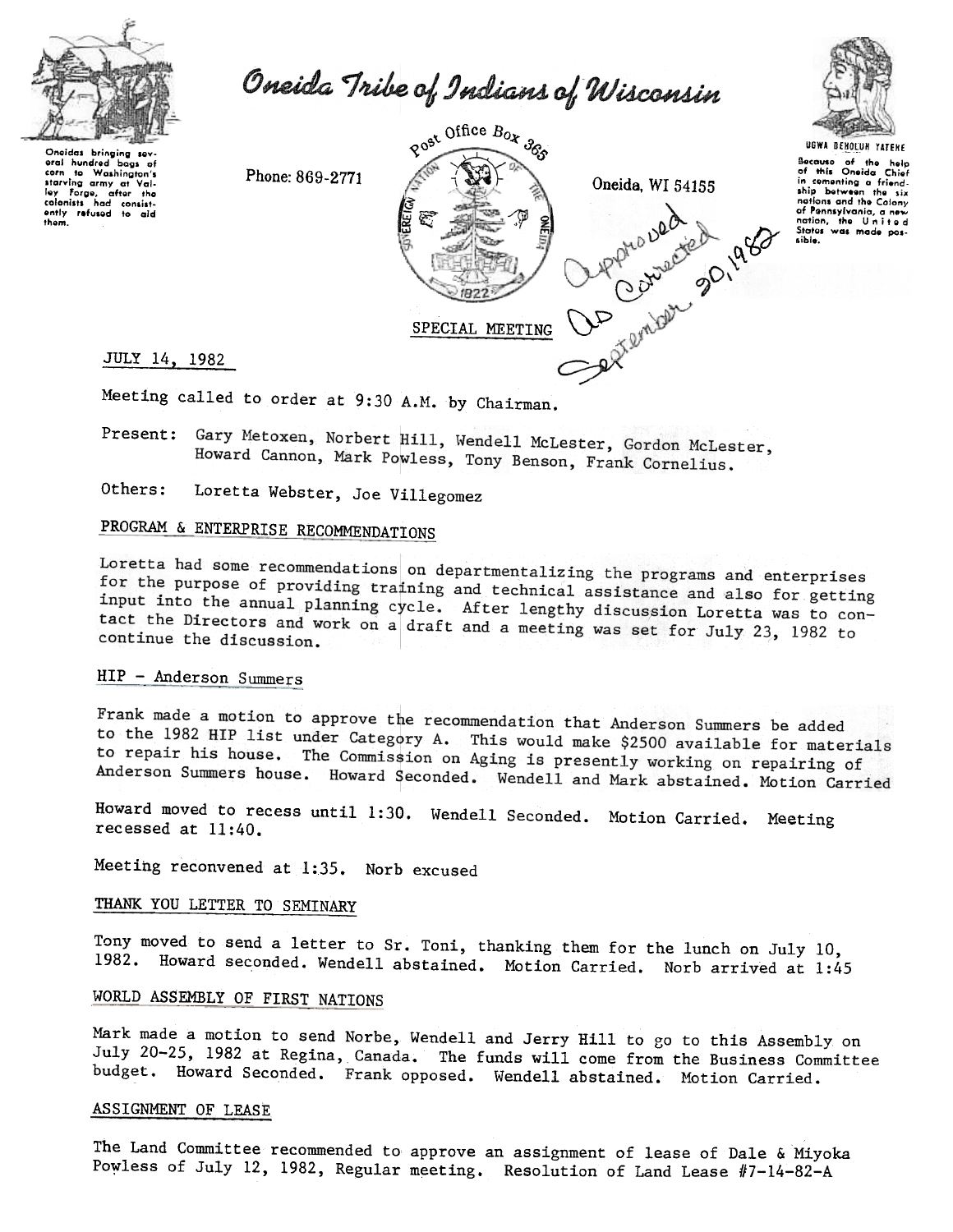Oneida Tribe Of Indians Of Wisconsin Special Meeting -July 14, 1982 Page 2

Gordon moved to approve. Howard Seconded. Frank abstained. Motion Carried

### FINANCE & APPROPRIATION RECOMMENDATIONS

- (1) Wendell moved to approve the recommendation of leasing a copy machine for ORCOA for a couple of months. Lease will be paid out of Program Contingency, Enterprise and Discretionary Fund. Tony Seconded. Mark abstained. Motion Carried.
- (2) Mark moved to approve the recommendation that the Personnel Selection Committee stipends be paid out of General Overhead Training and Technical Assistance line item. Tony Seconded. Motion Carried.

Gordon moved to table until a later time.the recommendation that Loretta Metoxen's Seminary Proposal be split between Frank Cornelius and Howard Cannon. Tony Seconded. Mark & Wendell abstained. Motion Carried.

A plan of action has to be developed to see what is going to be done. Not all parties have been included in this recommendation from the Finance and Appropriation Committee. Frank moved that the Land Office take this matter under advisement and contact all interested parties and come up with a plan and bring it back to the Business Committee. Norbert Seconded. Mark opposed. Motion Carried.

Howard moved for approval of recommendation to disapprove the Language Program request for a "Tribal contribution for computers because of their limited use within the Tribe. Wendell Seconded. Norb & Gordon opposed. Mark abstained. Motion Carried.

- (5) Tony moved to approve the recommendation to approve the General Overhea budget modification. Howard Seconded. Motion Carried.
- (6) Howard moved to approve the recommendation to approve of allocating \$13,084.87 to the FY 81' Library budget to close it out. Wendell Seconded. Motion Carried.
- (7) Howard moved to approve the recommendation to approve of allocating \$6,629.28 to the FY 81' Museum budget to close it out. Wendell Seconded Motion Carried.
- (8) Howard moved to approve the recommendation to approve the Tribal Schoo request to the Wisconsin Indian Resource Council for \$1,250.00. Tony seconded. Mark Abstained. Motion Carried.

No action on the recommendation that the Business Committee meet with the Tribal attorney to clarify payments for law books.

- Howard moved to approve the recommendation to approve of the Tribal (10) School request to Title IV, part A. for \$20,726. Tony Seconded. Motion Carried.
- (11) Gordon moved to approve the recommendation to approve travel for Hurle Parkhurst to attend the NICOA Conference in Reno. Norbert Seconded. Mark Opposed. Motion Carried.
- (12) Mark moved to approve of the recommendation to deny the Boys' Club off to sell their van for \$2.050. Wendell Seconded. Motion Carried.